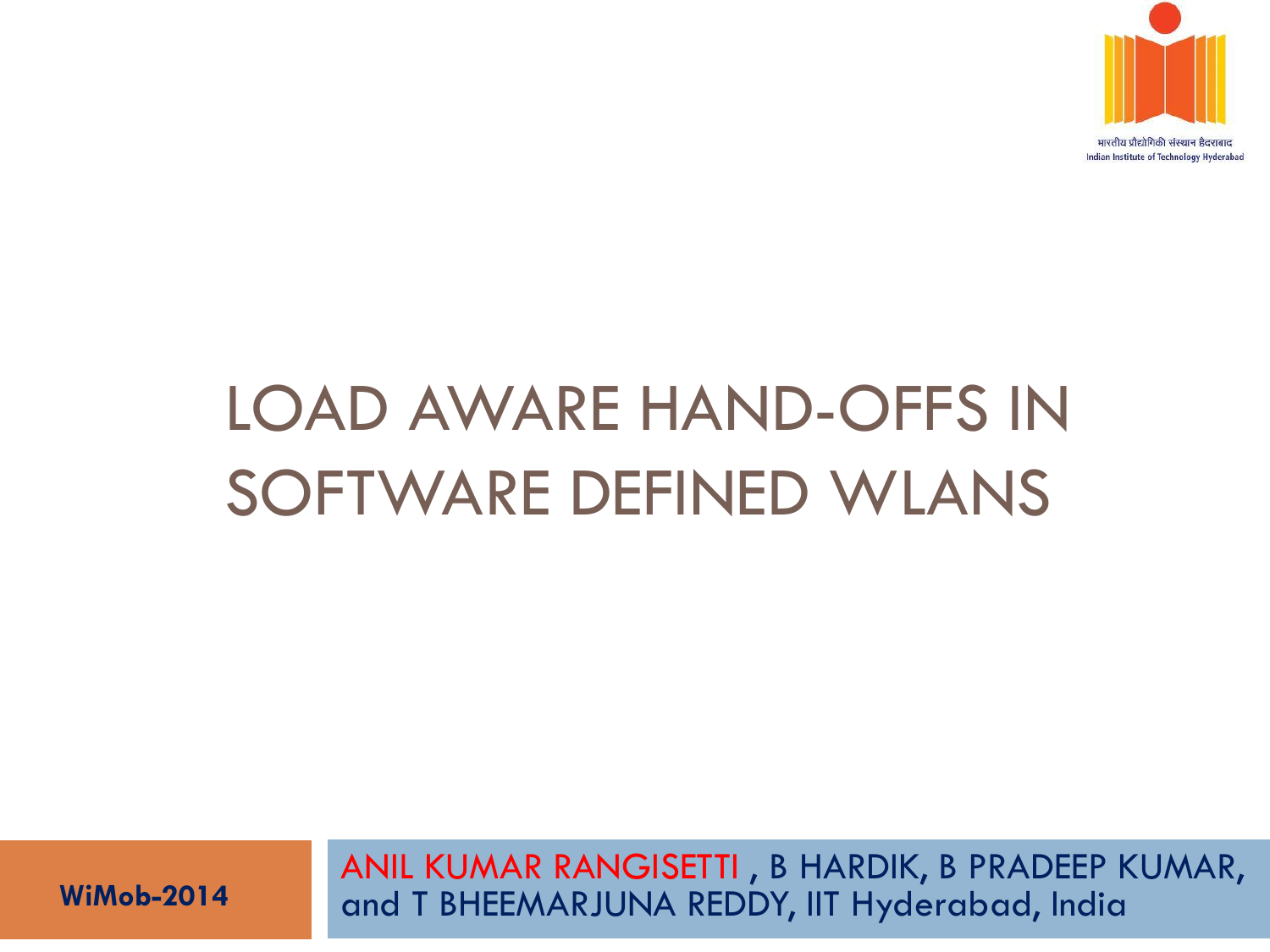





- $\blacksquare$  Introduction
- Existing Work
- Proposed Work
	- **Example 2 Load Aware Hand-off Algorithm for Software Defined WLANs**
- **□ Testbed Setup**
- Experimental Results
- **E Conclusions and Future Work**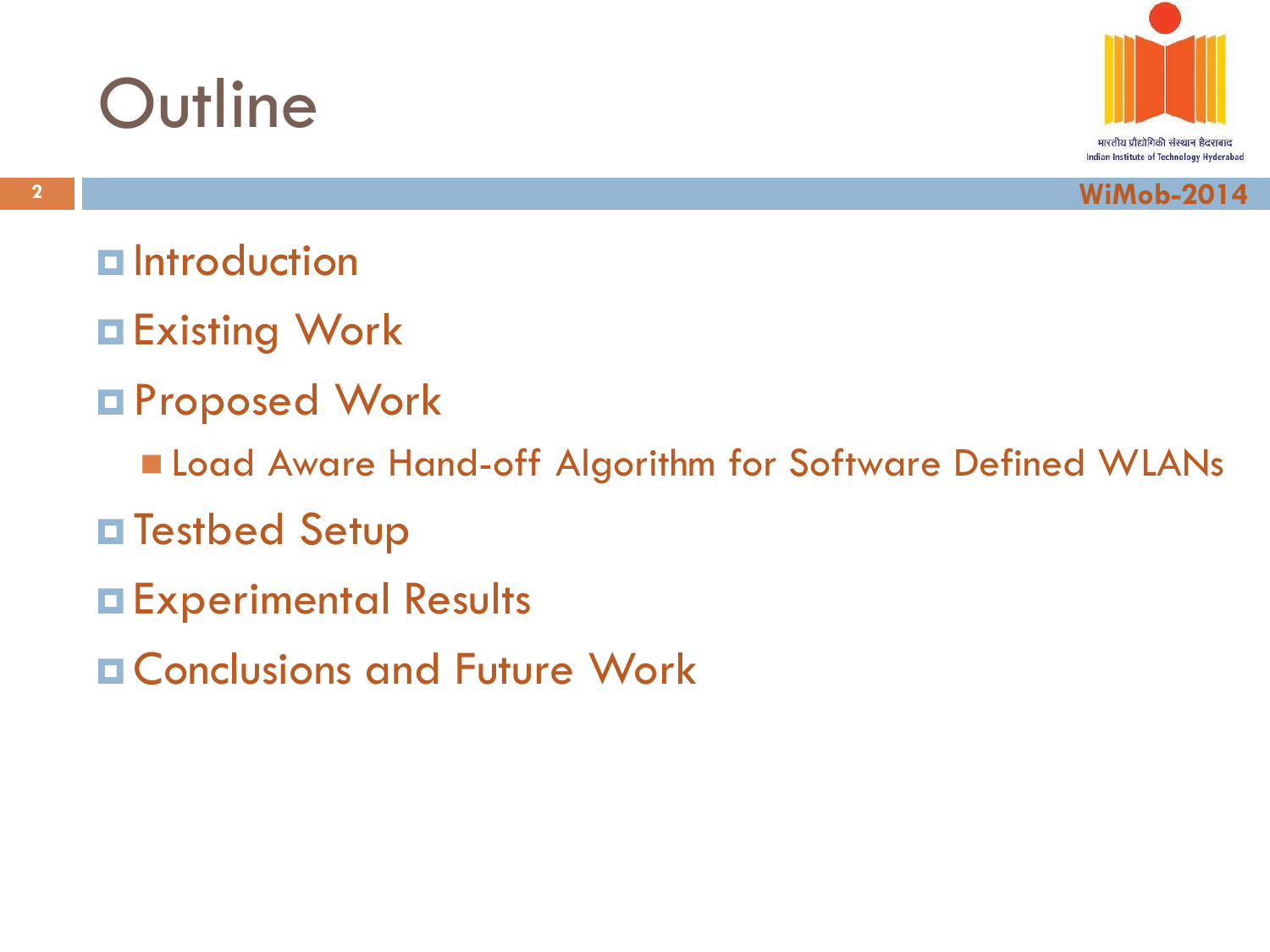### Introduction



**3**

#### □ Software Defined WLANs

- APs are integrated with *Open vSwitch*
- APs are integrated with handling

User/kernel space (e.g Click) software for handling Lower and Upper MAC functions

- □ WLAN control algorithms runs on top of *OpenFlow* controller
	- Example: Mobility , Hand-Off, Interference etc. algorithms
- n Central Information Base
	- Maintains AP related information like AP load, operating channel, clients connected to each AP etc.
	- Neighbors of each AP
	- **D** Client Specific attributes MAC, IP, traffic details



Architecture of Software Defined WLAN System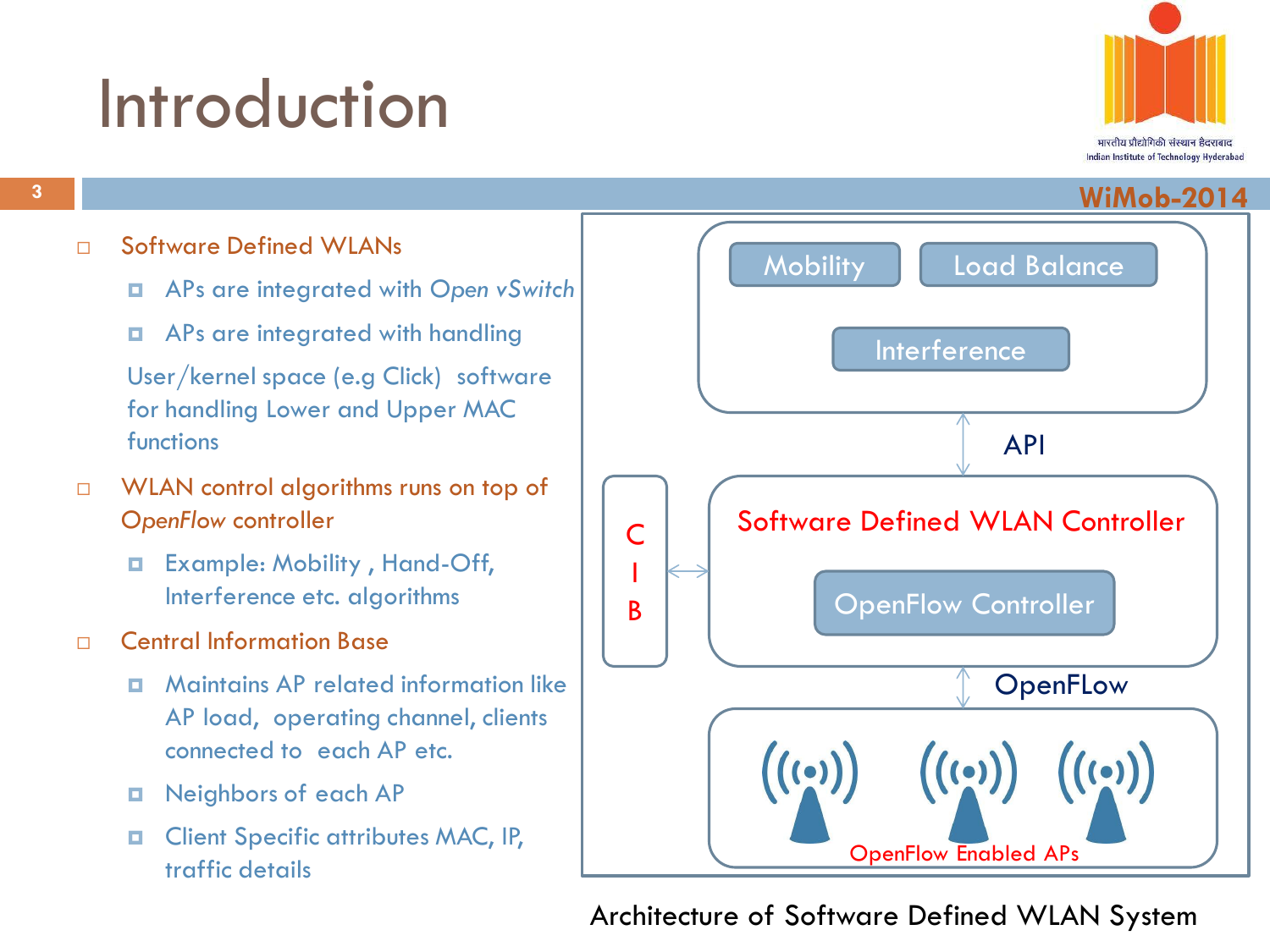# Existing Work



#### **<sup>4</sup> WiMob-2014**

#### □ ODIN is a programmable WLAN Arch.

- If provided open source framework for developing SD WLAN algorithms
- It simplified client association mechanism with Virtual Access Point (VAP) concept
	- Each connected client associated with LVAP(unique BSSID) on particular AP
	- It reduced Hand-off delays with *ADD LVAP* and *REM LVAP* messages
- $\Box$  But, it did not consider issues related to RSSI based clients association or load balance in WI ANs with static clients
- □ A major limitation: all neighboring APs of WLAN need to operate on same channel

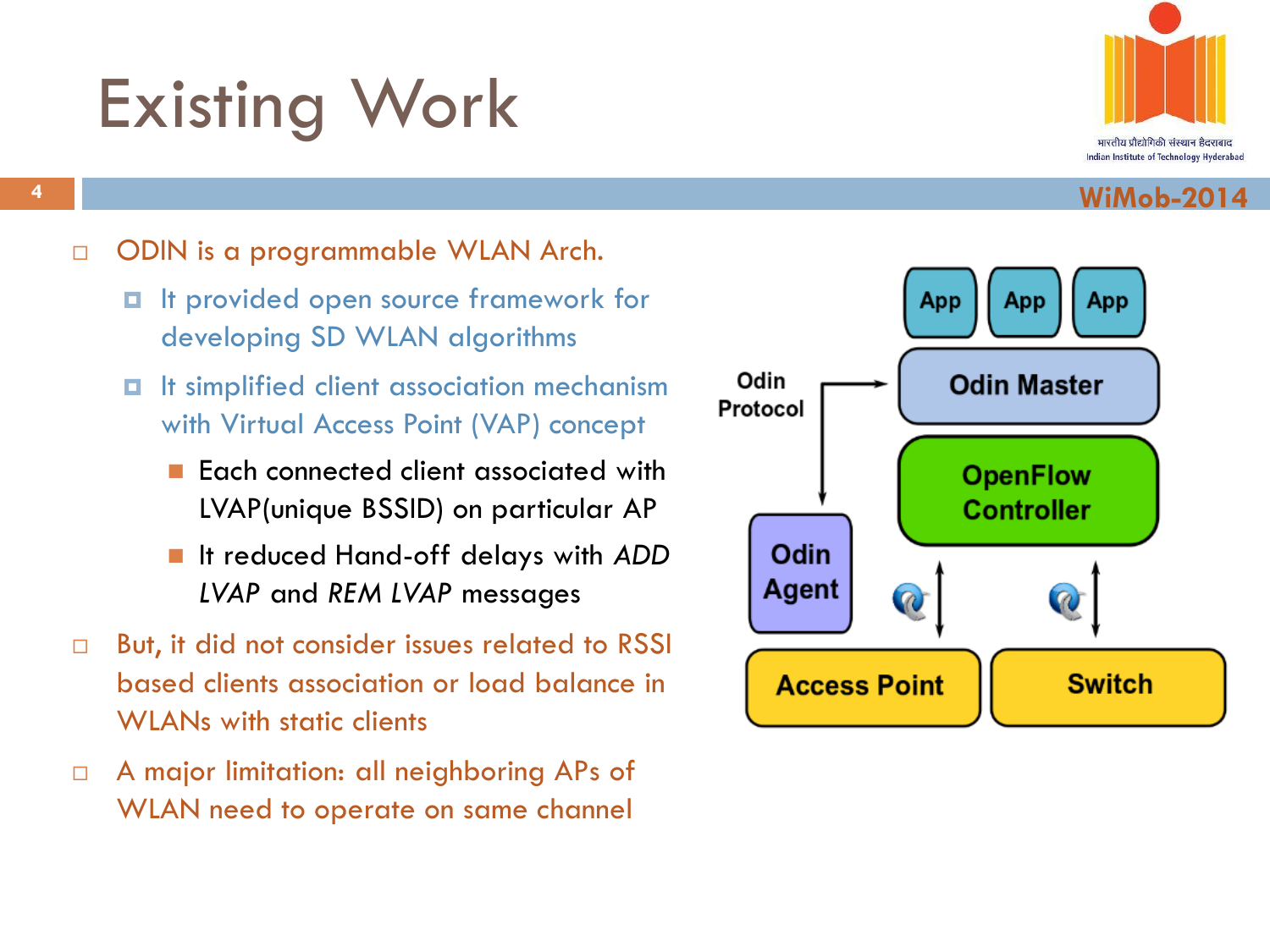

**5**



#### **WiMob-2014**



But major limitation: both AP should operate on Same Channel Load imbalance can result into network due to RSSI based decisions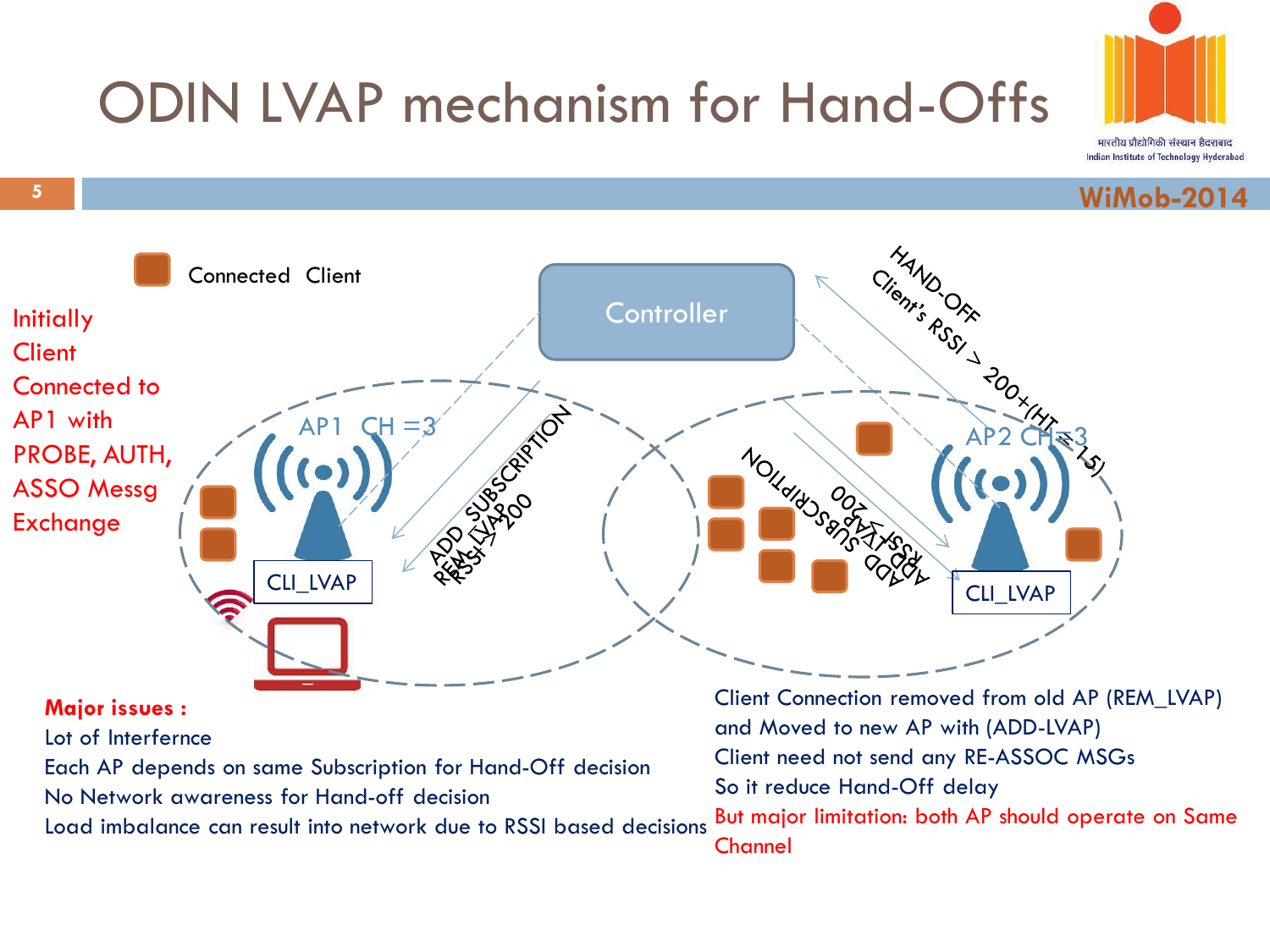### Proposed Work



- □ ODIN architecture extended to support load-aware handoffs in multi-channel WLANs
	- Hand-off decisions are defined based on RSSI and AP traffic loads
	- Fewer messages between APs and the Controller to gather required network information
	- IEEE *Channel Switch Announcement* (CSA) messages are integrated to the extended architecture to support APs operating on different channels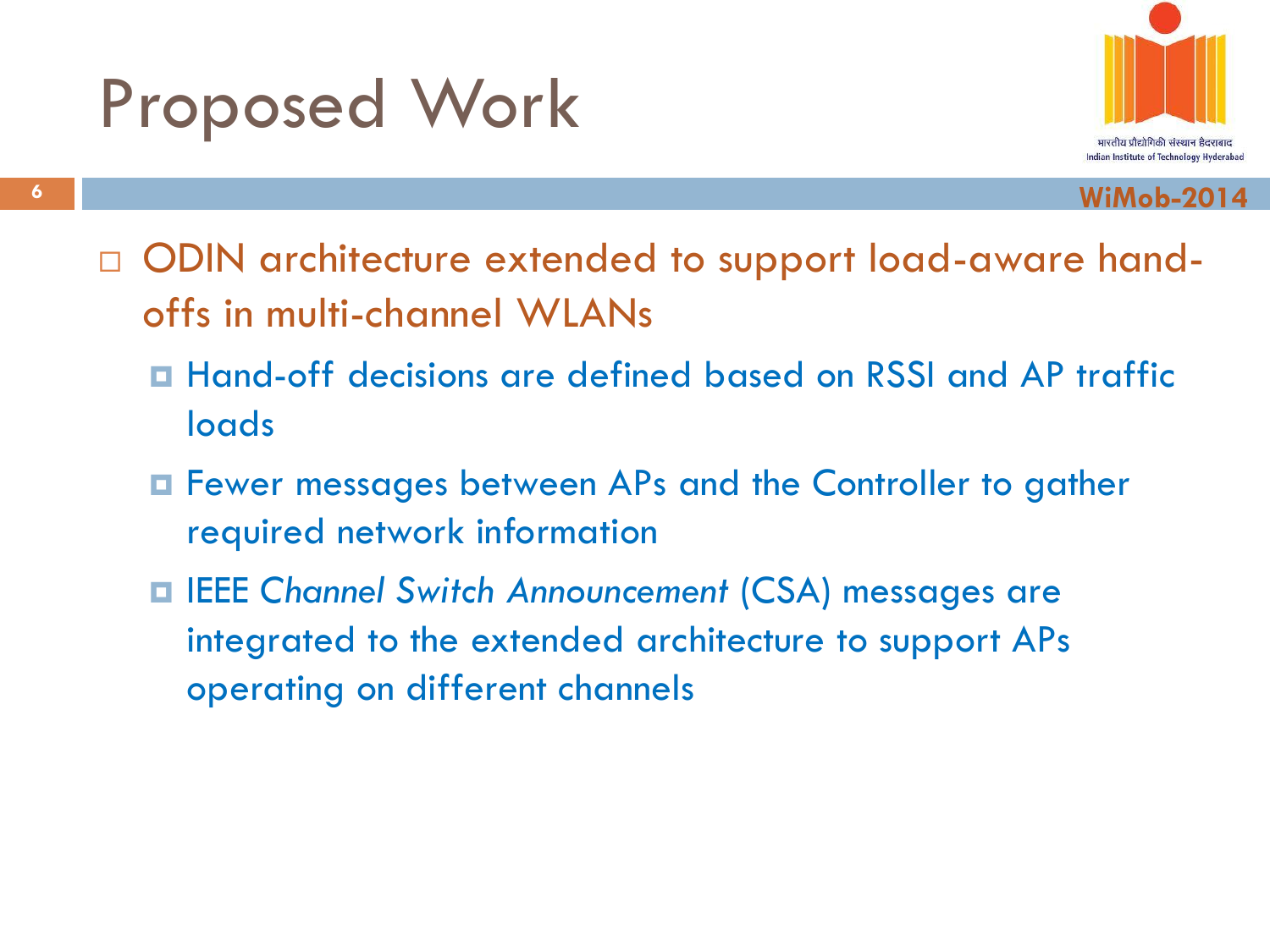### Load of an AP



**<sup>7</sup> WiMob-2014**

- $\Box$  Load of an each AP is defined as Traffic Intensity (TI) [1].
- $\Box$  TI measures utilization of channel resources in a range from 0 to 1, where 0 indicates channel is idle and 1 indicates channel is fully occupied.
	- It's a lower bound on actual busyness as it does not consider failed packet transmissions and IFS times in between packet transmissions
- $\Box$  TI is defined as the amount of time the AP is busy (AP-BUSYTIME) with transmission or reception of *N* frames in a given time period *T* (in seconds).
- $\Box$  Its calculation includes all Data, Management, and Control MAC frames
- $\Box$  For each frame  $d_i = \frac{frame\ length}{p_{HV\ data\ rate}}$ 
	- PHY data rate

 $T I(t) =$  $\sum_{i=1}^N$  d<sub>i</sub>  $i=1$  $\overline{T}$ 

- $\Box$  TI(t) is sent to the controller in PUBLISH\_AP\_LOAD messages
- $\Box$  Controller updates for each AP the load as CTI(t)

 $CTI(t) = 0.9 * TI(t) + 0.1 * CTI(t - 1)$ 

■ We have given 90 % weightage to Current load to reflect sudden load changes at that AP

[1] B. R. Tamma, N. Baldo, B. Manoj, and R. R. Rao, "Multi-channelwireless traffic sensing and characterization for cognitive networking," in Communications, 2009. ICC'09. IEEE International Conference on.IEEE, 2009, pp. 1–5.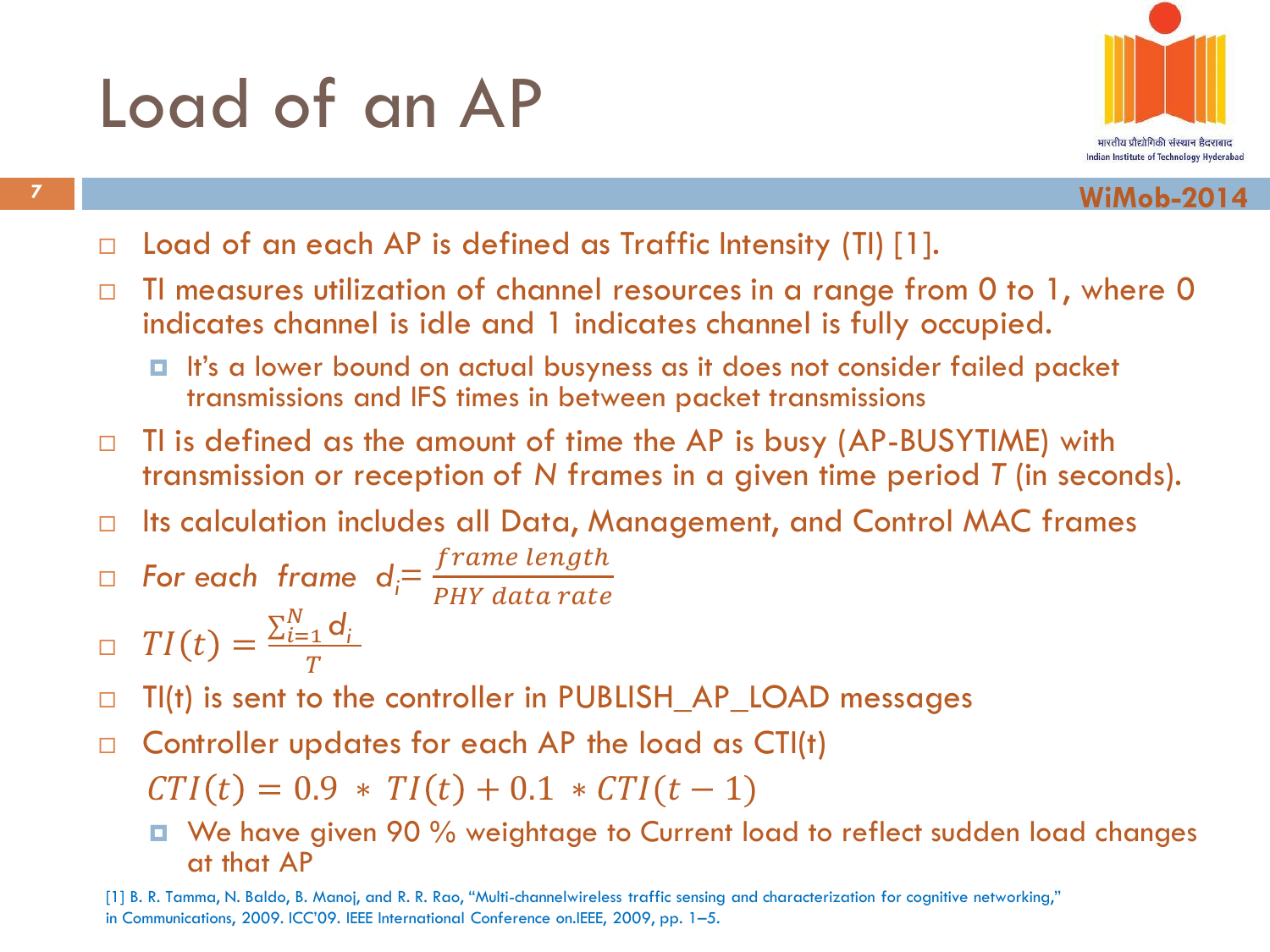



- PUBLISH-AP-LOAD message is for periodically sending AP load to the SDN controller
- □ PUBLISH-CLIENT-LOAD message is for reporting each client individual load
- □ PER-AP-HANDOFF-SUBSCRIPTION message is for changing AP initial subscription according to its new load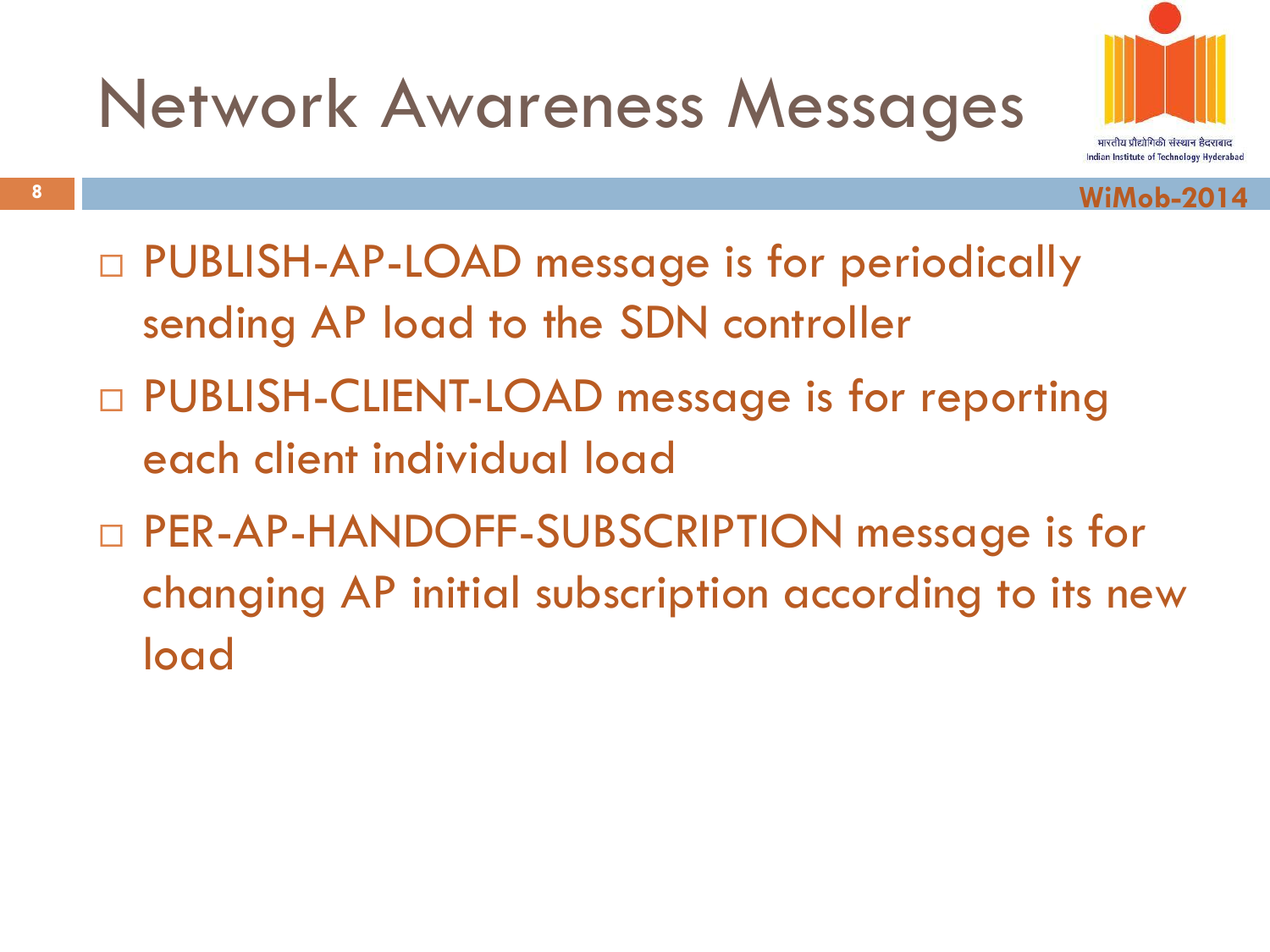

#### **loop**

- □ Updates RSSI Threshold value to be matched against APs' load level
- □ When it receives HAND-OFF request from an Competing AP
- **if** *((LoadconnectedAP - LoadcompetingAP ) > HTLOAD) and (RSSIconnectedAP < (RSSIcompetingAP + HTRSSI1))* – Condition 1 **then** Hand-off the client to the competing AP **else if** *((RSSIcompetingAP > (RSSIconnectedAP+ HTRSSI2)) and (LoadcompetingAP <(LoadconnectedAP + HTLOAD) )) –* Condition 2 **then** Hand-off the client to the competing AP

|        | else        | Load<br><b>Level</b> | <b>RSSI</b><br><b>Thres</b> |
|--------|-------------|----------------------|-----------------------------|
|        | No Hand-Off | high                 | 215                         |
| $\Box$ | end if      | medium               | 200                         |
| $\Box$ | end loop    | low                  | 185                         |

**hold** 

Indian Institute of Technology Hyderabad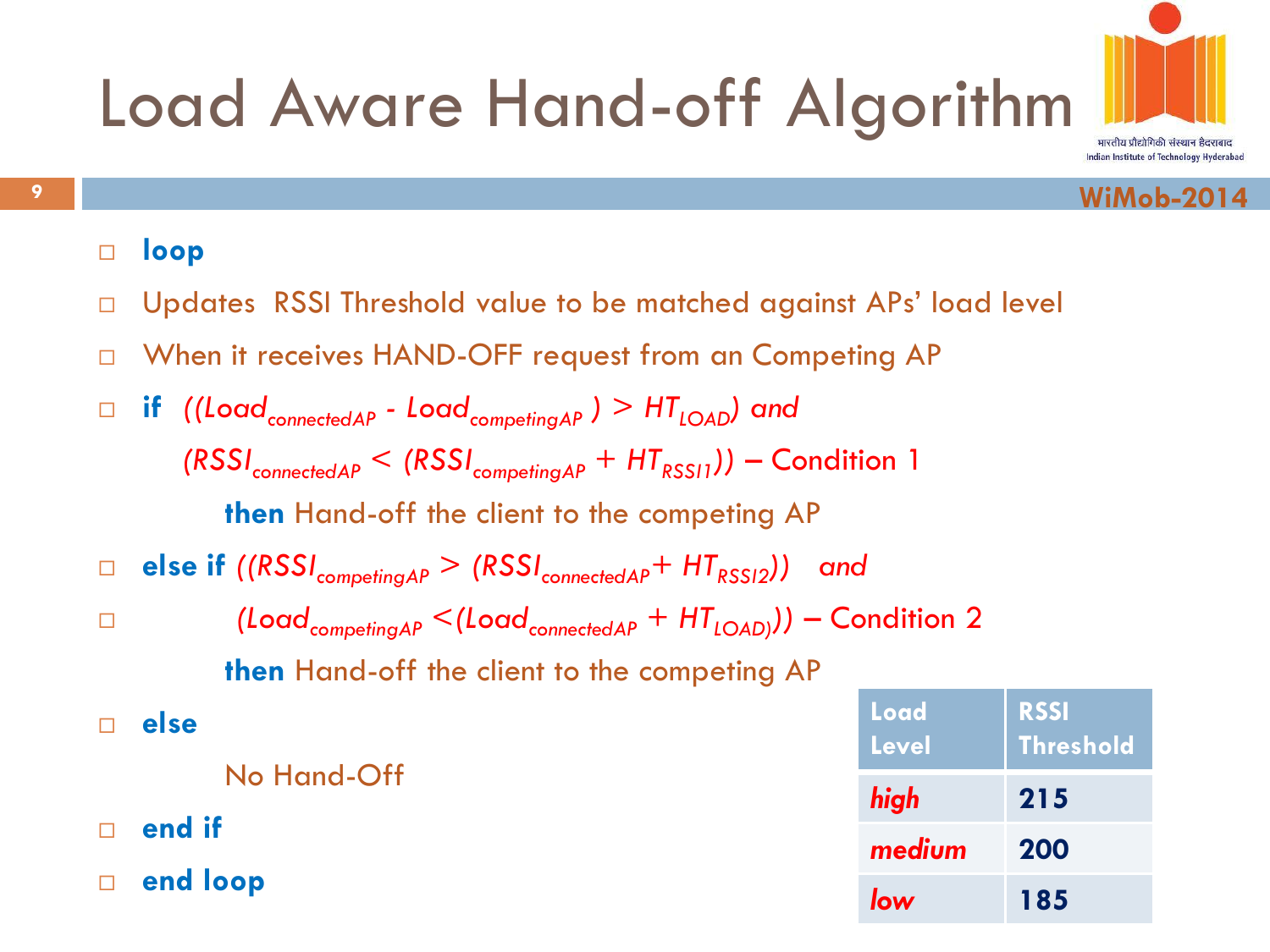



**WiMob-2014**

#### **10**

- □ Identify max RSSI variations in environment and map each AP's RSSI threshold according to its load levels □ Before removing LVAP from
	- Connected AP, it sends
	- *IEEE CSA* Channel Switch

### Announcement message to target AP

| <b>New</b><br><b>ElementID</b><br>Length<br><b>Channel</b><br><b>Channel</b><br>Switch<br>$Number =$<br>Mode $= 1$<br><b>Target AP</b><br><b>Channel</b> | <b>Channel</b><br>Switch<br>$Count = 3$ |
|----------------------------------------------------------------------------------------------------------------------------------------------------------|-----------------------------------------|
|----------------------------------------------------------------------------------------------------------------------------------------------------------|-----------------------------------------|

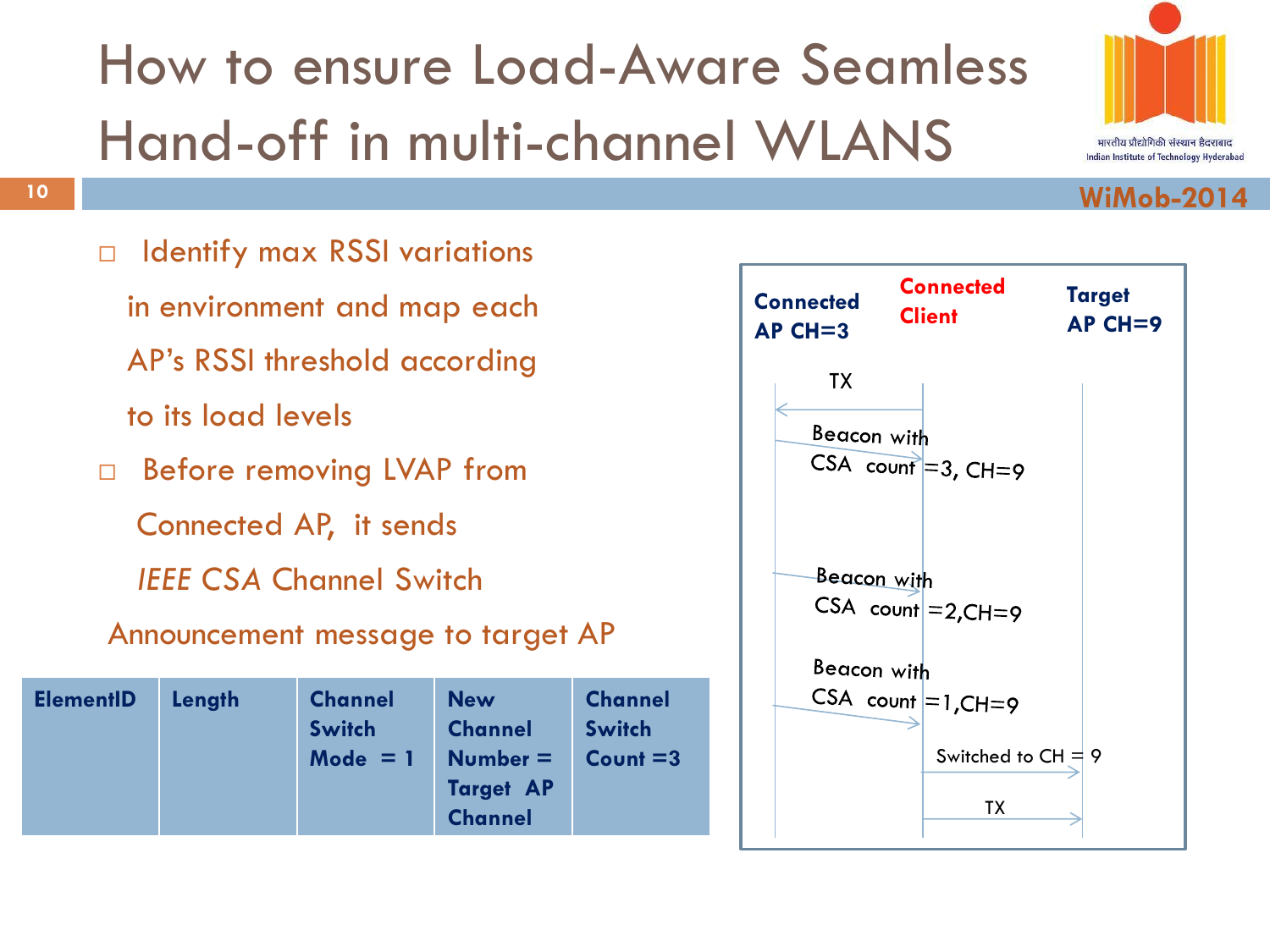# Sequence diagram of seamless load-aware hand-offs



**WiMob-2014**

**11**

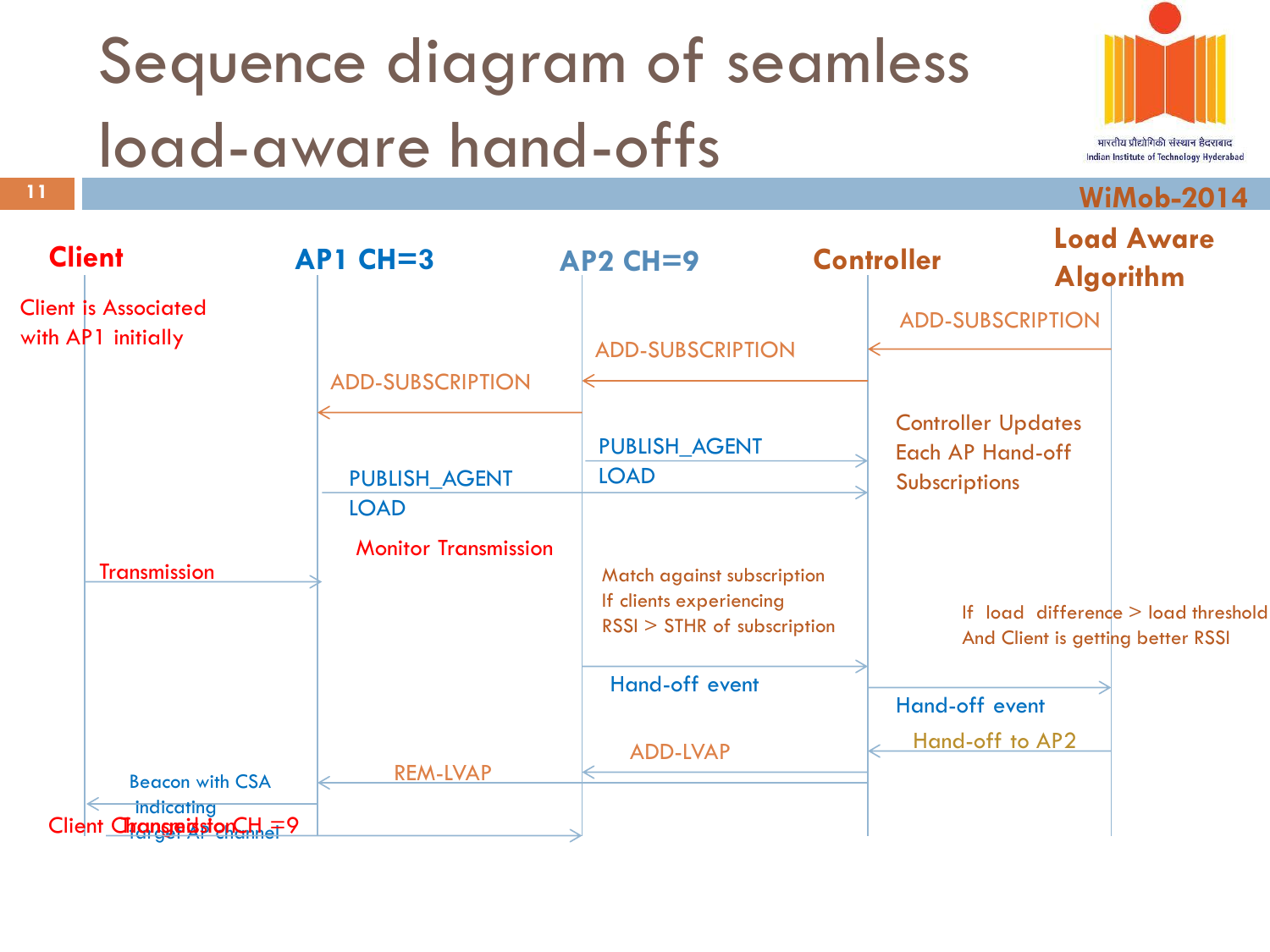### **Testbed**

**12**



- A server runs TCP *iperf* server and floodlight controller based SDWLAN
- AP runs click based Agents
- **Clients are configured with** static IP addresses
- □ On Client, *iperf TCP* client is running

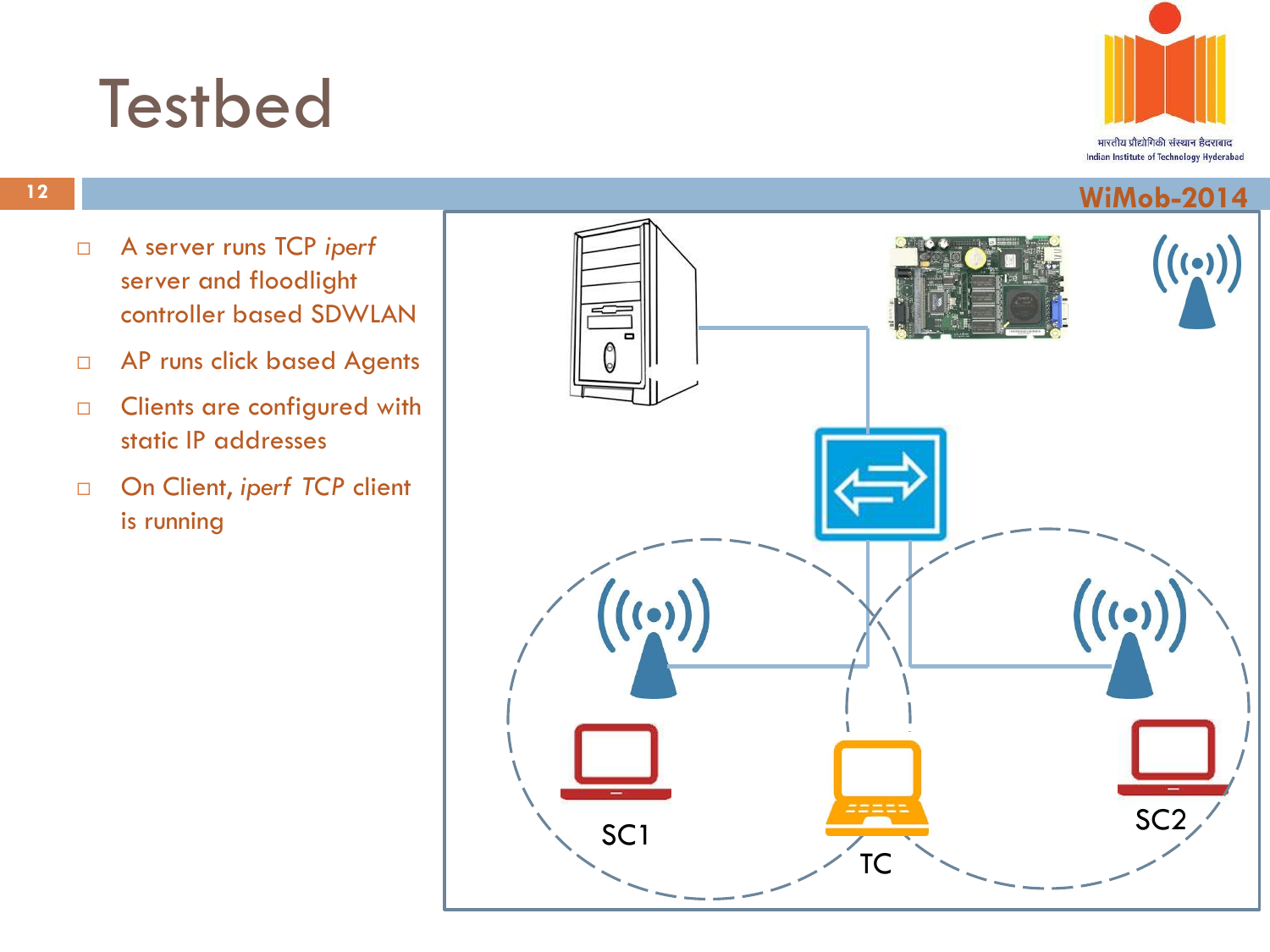# Testbed Setup Details



|                                         |                                  | <b>WiMob-2014</b> |
|-----------------------------------------|----------------------------------|-------------------|
| <b>Testbed Components</b>               | <b>Details</b>                   |                   |
| <b>Number of APs</b>                    | 2 (Alix3d3 boards)               |                   |
| <b>AP Wi-fi Cards</b>                   | 2 (Ath9k 802.11bgn)              |                   |
| <b>APs' operating mode</b>              | 802.11g                          |                   |
| <b>Operating System on AP</b>           | <b>Openwrt</b>                   |                   |
| <b>Other tools on AP</b>                | Click2.0.1 and Open vSwitch1.9.0 |                   |
| <b>Number of Clients</b>                | $\overline{3}$                   |                   |
| <b>Linux Kernel version of Clients</b>  | 3.5                              |                   |
| <b>Controller Software</b>              | <b>Floodlight</b>                |                   |
| <b>Configurable Parameters</b>          | <b>Values</b>                    |                   |
| <b>Initial STHR</b>                     | 185                              |                   |
| <b>HT<sub>LOAD</sub></b>                | 30%                              |                   |
| $HTRSS11$ , $HTRSS12$                   | 10, 15                           |                   |
| <b>Channels tested</b>                  | 3, 9 of 2.4GHz                   |                   |
| $\alpha$ (Weightage to current load)    | 0.9                              |                   |
| <b>T</b> ( Periodicity of Load Reports) | 1 sec                            |                   |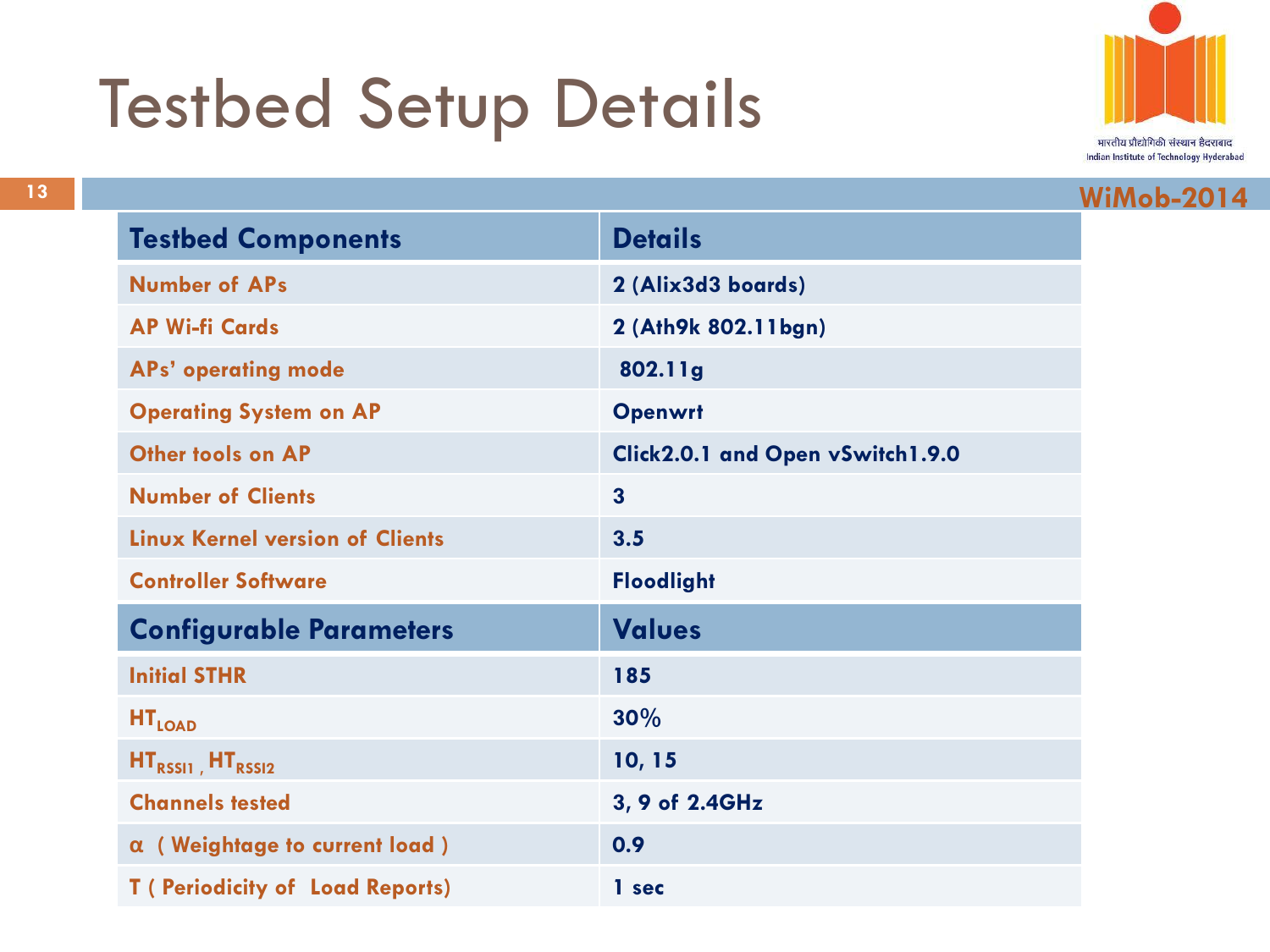### Experiment 1







- Aim : Load balance even for static clients with hand-offs At *t=0*
	- $\blacksquare$  SC1 with AP1 starts TCP iperf of duration = 240 sec
	- $\blacksquare$  SC2 with AP2 starts TCP iperf of duration = 120 sec
		- Load of AP1 and AP2 are equal
		- SC1 and SC2 are utilizing entire Bandwidth (9 Mbps each)
- At *t=60*
	- $\Box$  Test Client (TC) with AP1 starts TCP iperf of duration  $=$ 180sec
		- Now with AP1 network bandwidth sharing equally between SC1 and TC(Each is getting 4.5 Mbps)
		- Still load of AP1 and AP2 are equal
- At *t=120*
	- □ SC2 with AP2 completed TCP iperf session.
	- Now Load of AP1 and AP2 are become High and Low respectively
	- By detecting this load imbalance the load aware handoff algorithm handed-off TC to AP2
- From *t=120 to t=240*
	- $\Box$  SC1 with AP1 is utilizing entire available network bandwidth of 9Mbps
	- **TC** with AP2 also is utilizing entire available network bandwidth of 9Mbps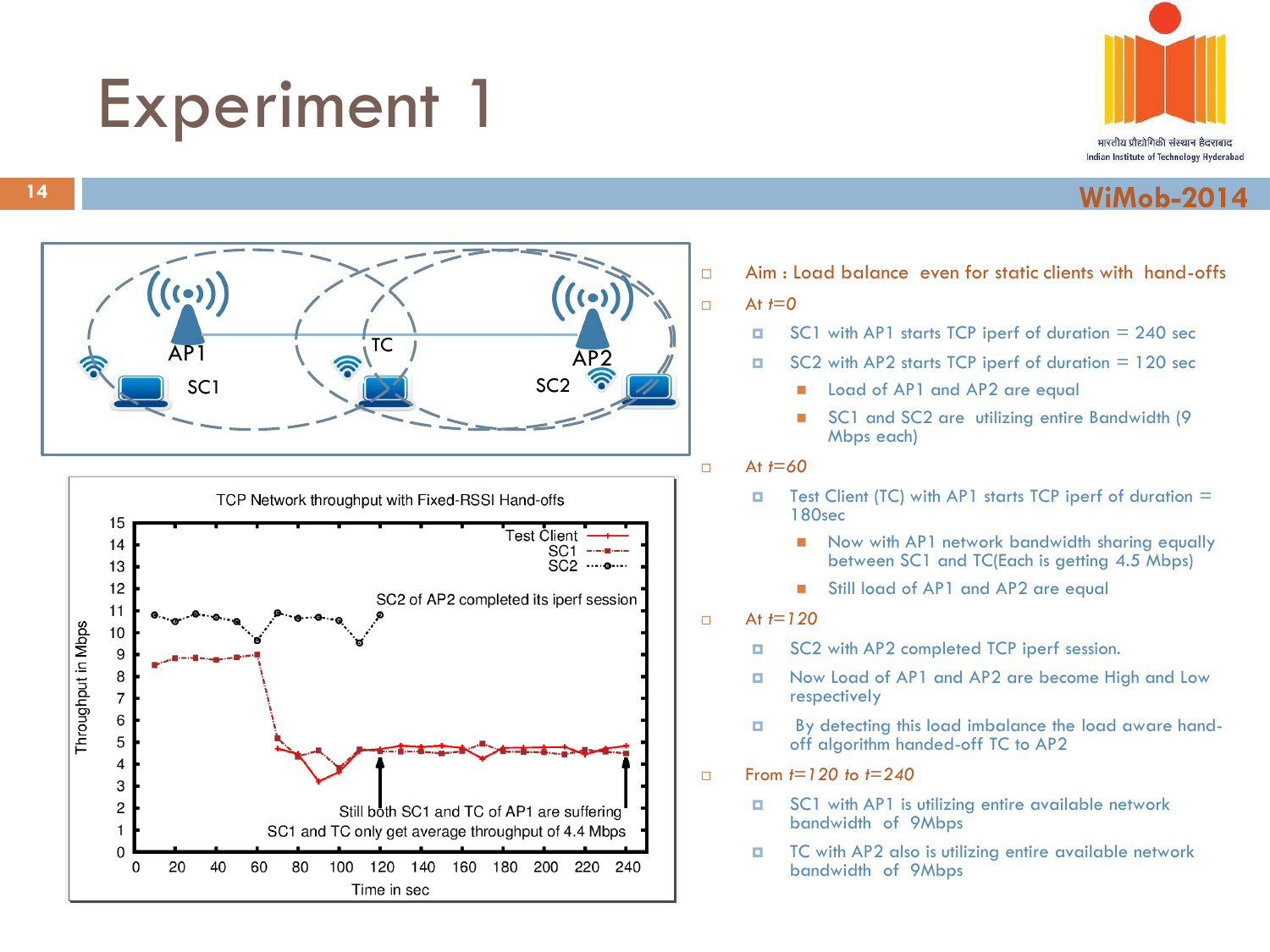### Experiment 2



#### **WiMob-2014**



**15**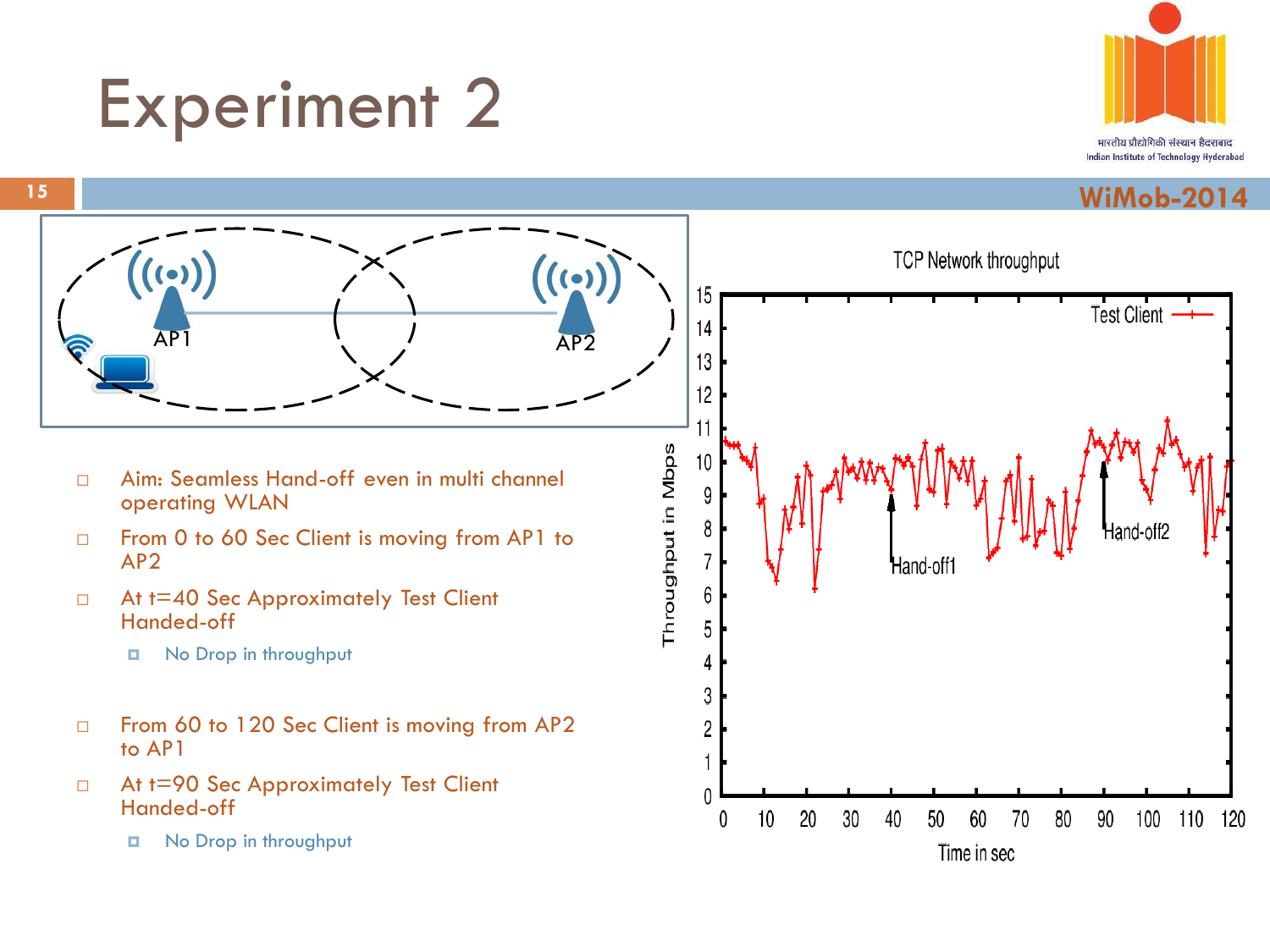# Experiment 3



भारतीय प्रौद्योगिकी संस्थान हैदराबाद पारतीय प्राद्यागिका संस्थान हदराबाद<br>Indian Institute of Technology Hyderabad



- □ Aim: According load changes do Hand-off
- □ At t=0 SC, TC are connected with AP1 started iperf TCP for 180sec
	- AP1 is Highly loaded compared to AP2
	- AP2 coverage is set to High by load aware hand-off algorithm
- □ At t>0 TC started moving towards AP2
	- At t=20 TC Handed-off by load aware hand-off algorithm
	- Early Hand-off results improved throughput to SC(4.5Mbps) and TC(3.8Mbps) between 20 sec to 50sec interval
	- Load-aware algorithm adjusts again STHR value to be matched against AP1,AP2 according to their load
- □ After t=90 sec TC moving backwards to AP1
	- As AP1,AP2 are now equally loaded
	- At t=133(approximately) TC again handed-off to AP1
	- Now both are equally loaded so hand-off occurs based on better RSSI

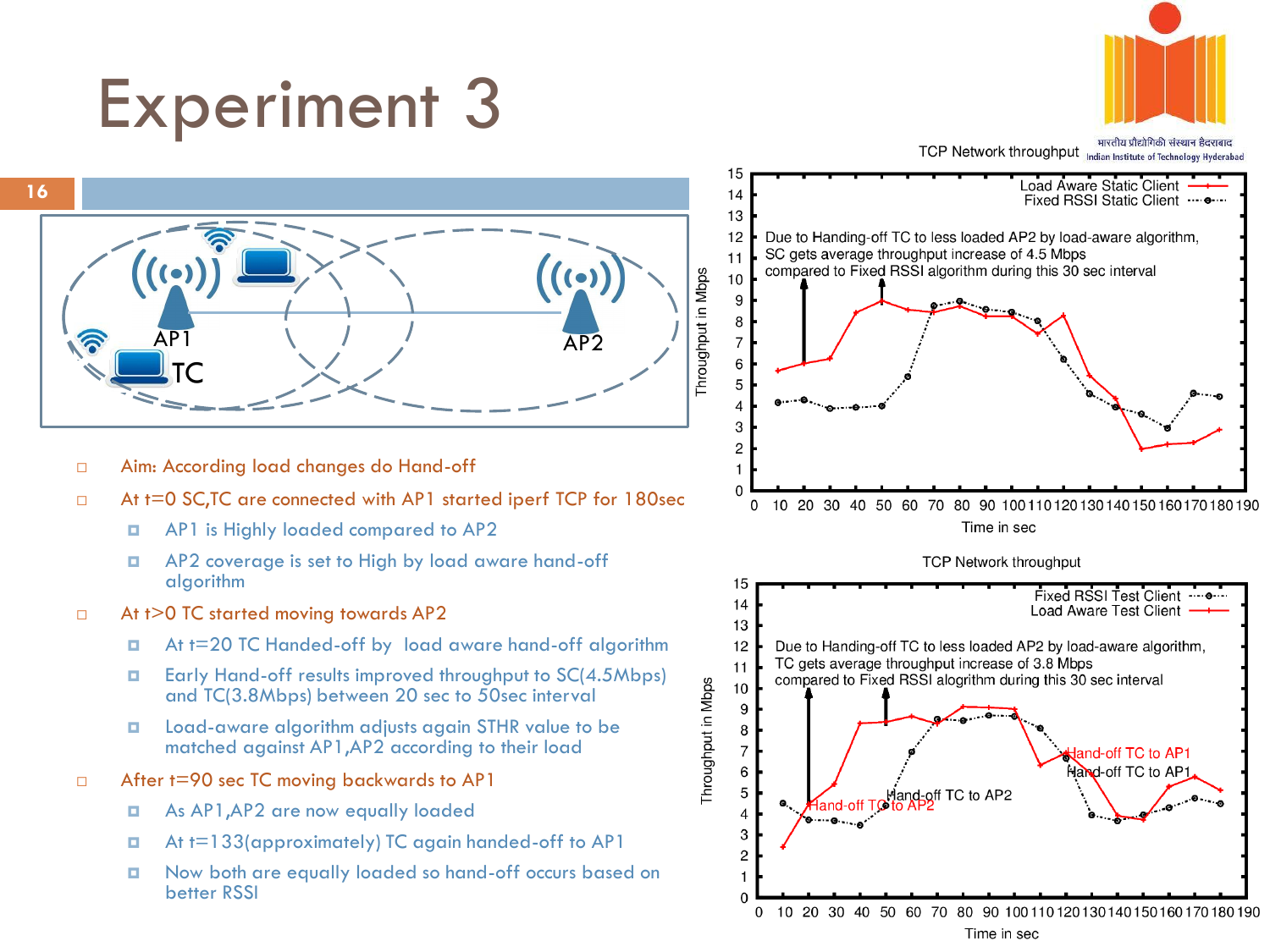# Conclusions and Future Work



- $\Box$  From Experiment 1: we can observe how static clients also can utilized available network bandwidth and get benefited from the load aware hand-off algorithm
- □ In Experiment 2 we showed how SD WLANs can deployed in multi-channel environment for controlling interference and still achieving seamless hand-offs
- $\Box$  In Experiment 3: we showed that, during mobility of clients, how to ensure good RSSI to clients in addition to load aware decisions without any ping-pong effects
- $\Box$  We tested these results in a small scale testbed, as part of future work we plan to test it on an enterprise WLAN testbed
- □ We are implementing SDN LTE network framework in NS-3 and testing network aware load balance application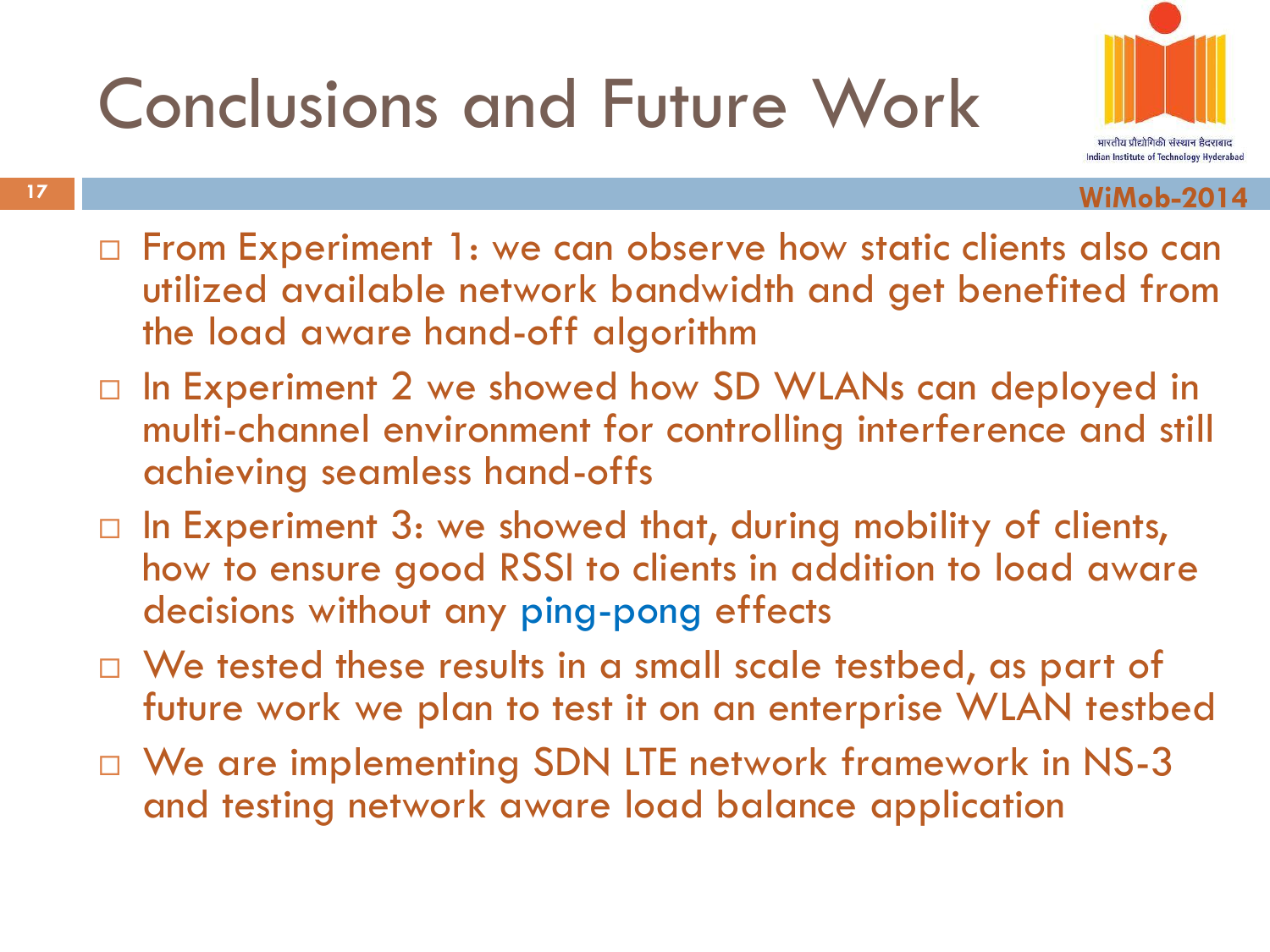### References



- □ B. R. Tamma, N. Baldo, B. Manoj, and R. R. Rao, "Multi-channelwireless traffic sensing and characterization for cognitive networking," in Communications, 2009. ICC'09. IEEE International Conference on.IEEE, 2009, pp. 1–5.
- K.-K. Yap, M. Kobayashi, R. Sherwood, T.-Y. Huang, M. Chan, N. Handigol, and N. McKeown, "Openroads: Empowering research in mobile networks," ACM SIGCOMM Computer Communication Review, vol. 40, no. 1, pp. 125–126, 2010.
- □ L. Suresh, J. Schulz-Zander, R. Merz, A. Feldmann, and T. Vazao, "Towards programmable enterprise wlans with odin," in Proceedings of the first workshop on Hot topics in software defined networks. ACM, 2012, pp. 115–120.
- Gudipati, Aditya, et al. "SoftRAN: Software defined radio access network."*Proceedings of the second ACM SIGCOMM workshop on Hot topics in software defined networking*. ACM, 2013.
- □ D. Gong and Y. Yang, "Ap association in 802.11 n wlans with heterogeneous clients," in INFOCOM, 2012 Proceedings IEEE. IEEE, 2012, pp. 1440–1448.
- □ P. Dely, A. Kassler, and N. Bayer, "Openflow for wireless mesh networks," in Computer Communications and Networks (ICCCN), 2011 Proceedings of 20th International Conference on. IEEE, 2011, pp. 1–6.
- □ "Click Modular Router," www.read.cs.ucla.edu/click/click.
- □ "Floodlight OpenFlow Controller," http://www.projectfloodlight.org.
- □ "Open vSwitch," [http://openvswitch.org.](http://openvswitch.org/)
- □ "Iperf," https://iperf.fr/.